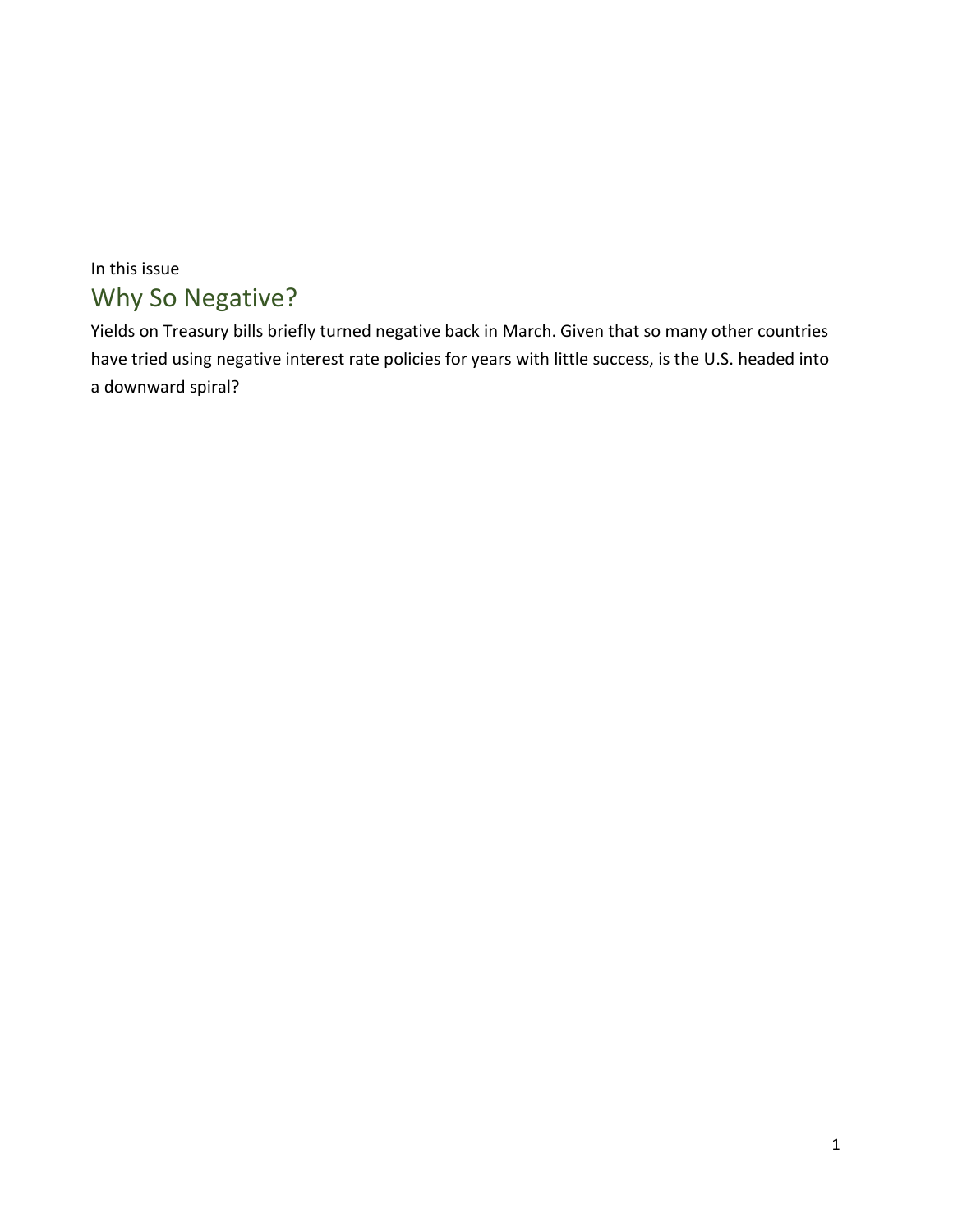# **Twilight Zone**

You are about to enter another dimension, a dimension not only of sight and sound but of mind. A journey into a wondrous land of imagination. Here, you pay a bank to hold your money and that bank pays you to take out a loan.

While this may sound like the intro to an episode of The Twilight Zone, it's happening globally right now. The idea of a negative interest rate was once laughable, yet today, trillions in government debt trades with a negative yield. The side effects of these policies have only begun to take shape.

For example, Denmark's third largest bank began offering mortgages at a negative interest rate of - 0.50% back in August 2019 (1). Meaning, if someone bought a house for \$1 million and paid off the mortgage in 10 years, they would pay back \$995,000. As of May 6th 2020, loaning money to the German government for 10 years will cost you 0.51% (2). Loaning them money for 30 years will cost you 0.07% (2).

Back in the U.S., yields on select Treasury bills briefly turned negative during the March panic, as investors sold risky assets (3). What was once unthinkable – that the U.S. would follow the same path as Europe and Japan – has prompted investors to ask what will happen next. Will we one day have to pay banks a storage fee to hold our cash? Will we see negative rate mortgages? How will this impact those who need income?

In order to answer these questions, let's first discuss the concept of negative interest rates and why they became so pervasive.

## **Why Is This Happening?**

Banks pay customers for deposits, pool them together, and then sell mortgages, car loans, company lines of credit, etc. Interest paid to depositors is similar to a company paying its suppliers. Just as a clothing company buys cotton (supplies) to make shirts (products), banks need deposits (supplies) to make loans (products).

The difference between the price paid for deposits and the rate on a loan is how the bank makes money. If a bank sells a mortgage for 5% and pays depositors 1%, the bank's profit is 4% (5% - 1% = 4%) of the loan amount.

Charging depositors to hold their cash is as backwards as a clothing company getting paid by its suppliers to use their cotton. But Japan's central bank has been doing this since 2016 as a way to encourage loan growth. Big banks deposit excess cash at central banks in a similar manner to how consumers use their local bank, so the Bank of Japan (BoJ) gave banks a choice. Either loan more money to customers or else pay a "storage fee" to keep that cash deposited at the central bank.

Sweden and Denmark have been using negative interest rates as a way to weaken their currency to make exports more attractive (similar to how a European vacation becomes more attractive to Americans when the euro weakens against the dollar). Higher exports, much like cheaper loans, fuel economic growth.

The European Central Bank (ECB) is worried about all of the above. In an attempt to prevent Europe from falling into a deflationary spiral and keeping the euro low enough to help export-heavy countries like Germany, this central bank has used negative rates since 2014 (4).

Simply put, central banks are using negative rate policies in a desperate attempt to stimulate their economies.

## **Who's Buying?**

An investment with a negative yield at the time of purchase will lose money if held to maturity. In effect, the buyer is *paying* the issuer for taking their money (analogous to paying a friend to borrow your money). There are three reasons why an investor would buy a negative-yielding bond.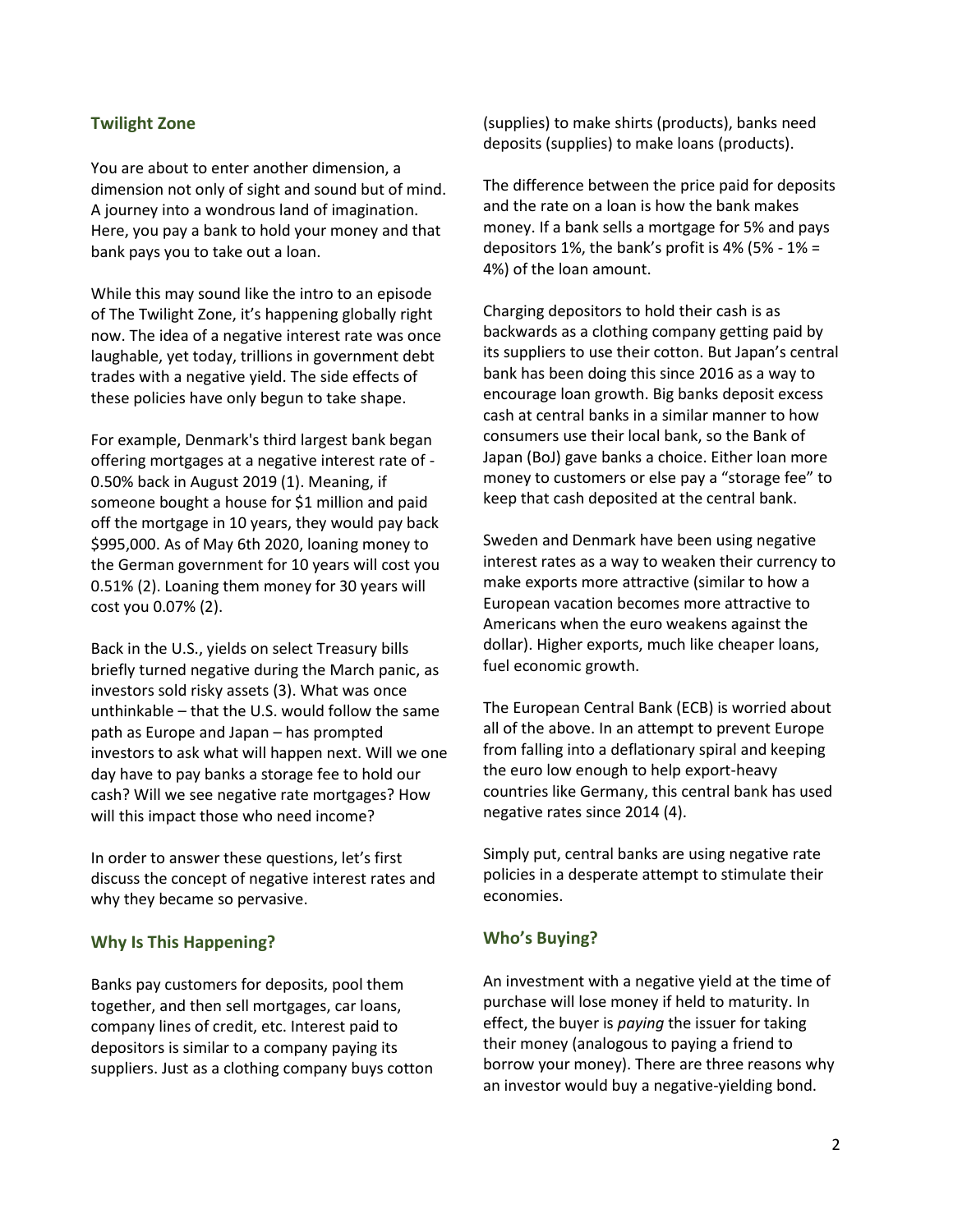The first is "flight to safety." Risk averse investors worry more about return *of* capital than the return *on* capital. They may not be happy with locking in a loss, but some argue that a certain small loss is better than a potentially larger loss elsewhere.

The second reason can be explained by dissecting the profit from a dividend paying stock, where the *total return* equals the sum of the yield and price appreciation.

If an investor purchased a \$20 stock that paid a 5% annual dividend and then sold a year later at \$25, the *total return* would be:

| Capital Appreciation:   | $$25 - $20 = $5$  |
|-------------------------|-------------------|
| Dividend:               | 5% of $$20 = $1$  |
| Total Return:           | $$5 + $1 = $6$    |
| <b>Percentage Gain:</b> | $$6 / $20 = 30\%$ |

The same return calculation applies to the bond world. Investors can sell bonds prior to maturity, and bond prices fluctuate over time due to a myriad of forces such as interest rates, inflation, etc.

Those buying bonds with negative interest rates may think that the potential for capital appreciation will exceed the loss from the yield. For example, if a bond yielded -0.5%, but had the potential for 10% in capital appreciation, then an investor still stands to profit 9.5% (10% - 0.5% = 9.5%).

The third reason involves regulation enacted since the financial crisis. Large banks, insurance companies, and other entities deemed critical to the stability of the global financial system are required to hold more "ultra-safe" assets.

Government bonds from many countries offering negative interest rates are still viewed by the regulators in those countries to be some of the safest assets in the world. Therefore, whether these entities like it or not, they are forced to hold them.

## **The Bottom Line**

What sent rates negative in the U.S. is quite different than what's been going on in Europe and Japan. Here, the bond market drove yields negative on risk-free assets in the midst of a panic. This was nothing more than a surge in demand for a fixed supply of bonds (as the price of a bond rises, its yield falls). It was a *natural* phenomenon that occurred in a market driven by bond math.

Monetary policy that targets negative interest rates is manufactured. It's an arranged marriage that is forced upon its victims. These countries have run out of politically safe options to stimulate their economies and have now resorted to an ultimatum – either loan money or else.

The deeper central banks go into negative territory, the more perverse the effects (like negative interest rate mortgages). Unsurprisingly, this has done little to incent consumers to spend more money or businesses to hire more workers. Ultimatums rarely inspire obedience, nor does desperation instill confidence. Furthermore, most of the problems these countries face are structural ones that likely cannot be solved using monetary policy.

For example, Japan has suffered from low growth and deflation for two decades because their labor laws are a disaster, the population is aging as productivity falls, and its economy remains closed. Using monetary policy to address these problems is like injecting penicillin to kill a virus.

The question then becomes whether the Fed will follow suit and adopt a negative rate policy (something President Trump and others have advocated (5)). The Fed already dropped their target interest rate to zero and injected record amounts of stimulus. Betting markets see a chance of it happening by next year (5). That being said, it is unlikely the Fed will cross that line for a couple reasons.

First, countries are using negative interest rate policies because they have exhausted all other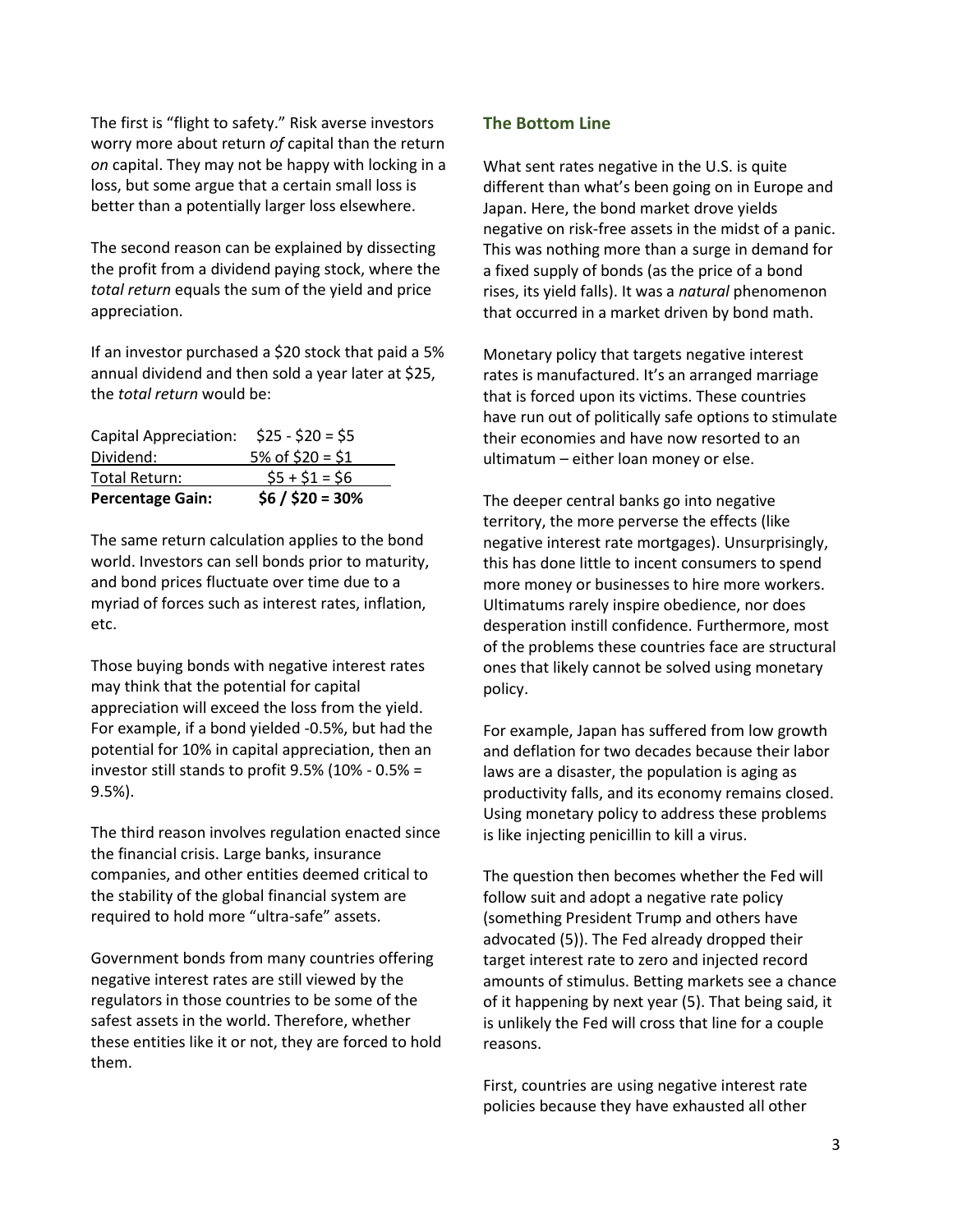options. The Fed's arsenal seems better equipped, and they appear to be far away from showing signs of desperation.

Second, there is a saying that pioneers end up with arrows in their backs. Japan and Europe are using experimental policies, and their lack of efficacy to date could be a lesson to the rest of the world. Fed Chairman Jerome Powell has even pushed back the idea of going negative on more than one occasion (6).

But that's a *policy* decision. Whether or not markets send rates negative again is another question – one that is very tough to answer. If it were to happen again, just remember that markets are comprised of millions of transactions and participants working together to find the "right price." That is very different than a small group of self-interested politicians.

That being said, it does appear that rates will remain low for the foreseeable future, which is both good and bad. Money should continue to remain relatively cheap, which is timely considering we are about to issue trillions in debt to pay for all this stimulus. But it could also force retirees that rely on investment income to rethink their strategy.

The bottom line is that negative interest rates can be a function of both markets and policy. These are two different forces, so don't expect to get paid by a bank to buy a home anytime soon.

Sincerely,

Mike Sorrentino, CFA Chief Investment Officer